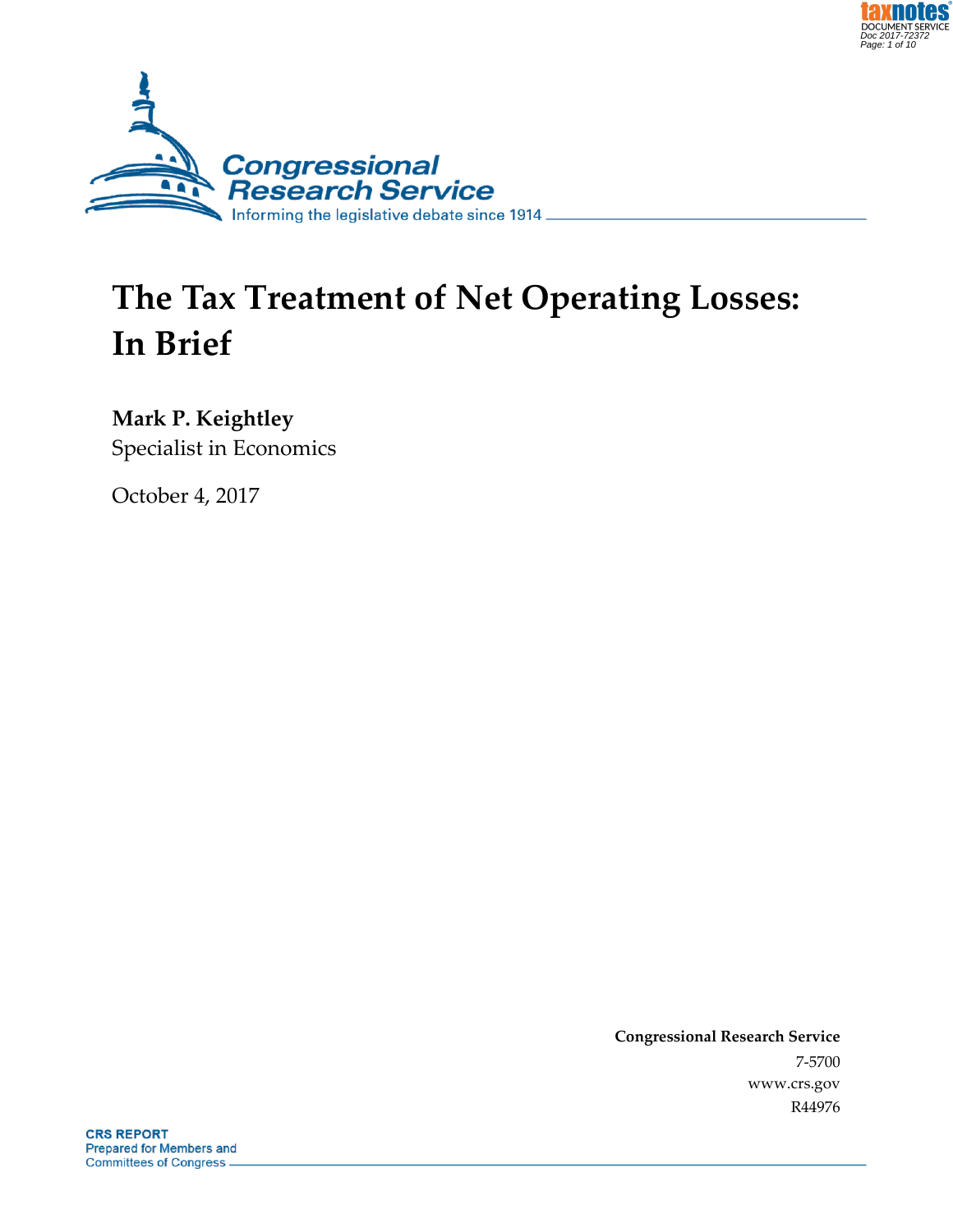## **Summary**

Tax reform could result in any number of changes to current tax policy. One modification that could occur is the tax treatment of net operating losses (NOLs). An NOL is incurred when a business taxpayer has negative taxable income. A business has no tax liability in the year they incur a loss. Additionally, a loss can be "carried back" for a refund on taxes paid in the past two years or "carried forward" for up to 20 years to reduce future taxes. The intent of the NOL carryback and carryforward regime is to give taxpayers the ability to smooth out changes in business income, and therefore taxes, over the business cycle. Allowing losses to offset past or future income may also reduce the distorting effects of taxation, and promote investment and economic efficiency.

This report provides an overview of the current tax treatment of NOLs as well as a brief legislative history. The report also explains the mechanics by which losses can be used to receive a refund for taxes paid in the past, or to reduce taxes owed in the future. The report concludes by reviewing several policy options and considerations that Congress may find useful as they continue to debate tax reform, including extending the carryback period, allowing an immediate tax refund for losses, and allowing interest to accrue on losses that are carried forward. Any of these changes could enhance the ability to smooth income and economic efficiency depending on their design, but would also reduce federal revenue.

This report will be updated in the event of legislative changes.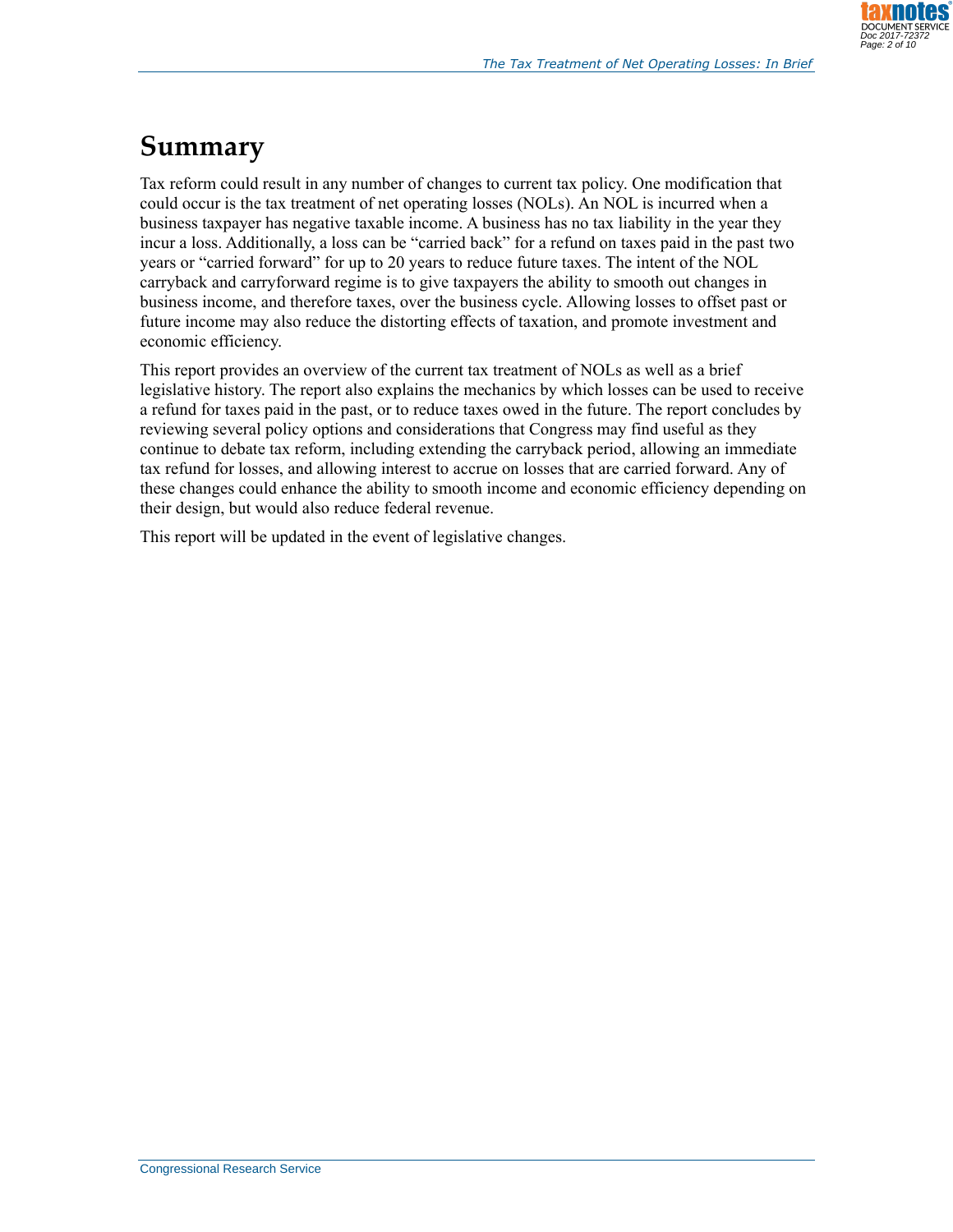## **Contents**

## **Tables**

#### Contacts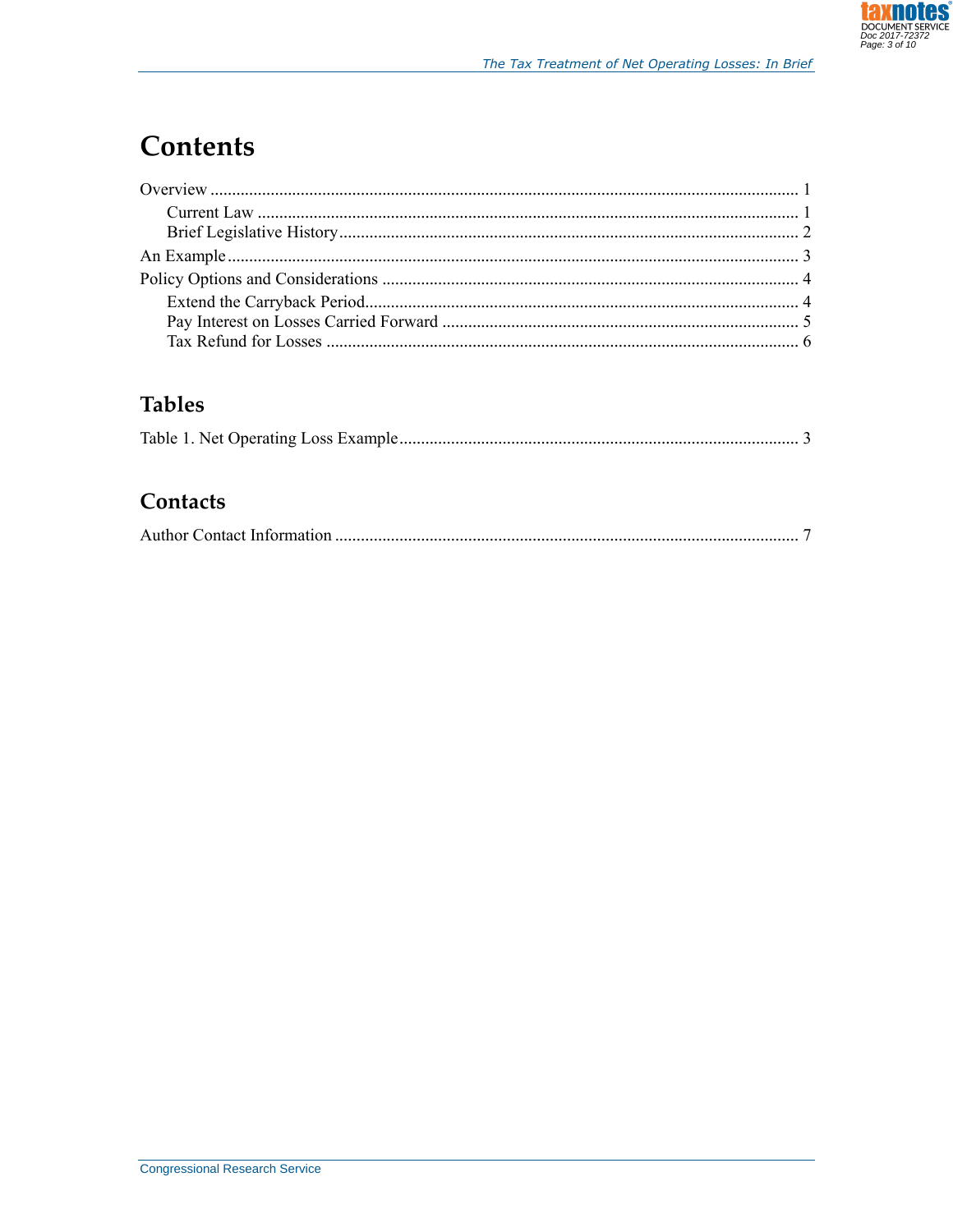

ecent tax reform discussions have included possibly changing the tax treatment of business net operating losses  $(NOLs)$ .<sup>1</sup> How losses are treated for tax purposes can have important consequences for business investment, economic efficiency, and tax revenues. External tax reform discussions have included possibly changing the tax treatment of business net operating losses (NOLs).<sup>1</sup> How losses are treated for tax purposes calc important consequences for business investment, eco legislative history. The report also explains how losses can be used to smooth income and tax liabilities. The report concludes by reviewing several policy options and considerations that Congress may find useful as it continues to debate tax reform.

## **Overview**

A business incurs an NOL when its taxable income is negative. The year in which the NOL is realized is referred to as a "loss year." Businesses have no tax liability in a loss year. In addition, under current law a business can use an NOL to obtain a refund for taxes paid in prior years or to reduce taxes owed in the future. Using an NOL to obtain a refund for past taxes paid is known as carrying back a loss, whereas using an NOL to reduce future taxes owed is known as carrying forward a loss.

## **Current Law**

An NOL can generally be carried back for up to two years and may be carried forward for up to 20 years.<sup>2</sup> Losses may not be used to offset more than 90% of a taxpayer's alternative minimum taxable income (AMTI) in any one year. The Internal Revenue Code (IRC) lists several exceptions to the general two-year carryback and 20-year carryforward treatment.<sup>3</sup> For example, losses resulting from a casualty, theft, or a federally declared disaster are eligible to be carried back three years. Farming losses may be carried back five years. Losses resulting from a specified liability loss may be carried back 10 years.<sup>4</sup> Real estate investment trusts (REITs) are not allowed to carryback an NOL, but are entitled to carry a loss forward for up to 20 years.

Current law stipulates that a loss is to be first carried back to the two years preceding the loss year, beginning with the earliest year (subject to the waiver provision discussed below). If the carryback does not fully exhaust the NOL, the remaining portion is then carried forward. To carry back a loss, a taxpayer must file either an amended income tax return, or an application for tentative refund.<sup>5</sup> The taxpayer uses the appropriate form to first recalculate their tax liability for the earliest eligible carryback year. This calculation involves claiming the loss as part of that year's tax deductions. The taxpayer then receives the difference between the actual taxes paid in the previous year and the new tax liability resulting from the NOL carryback as a refund.<sup> $\delta$ </sup> To carry a loss forward, a taxpayer claims the loss as a deduction against future income on their tax return, thus reducing the tax owed.

 $\overline{a}$  $<sup>1</sup>$  The term business is used in this report generally to identify corporations as well as individuals and companies</sup> engaged in a business or trade (e.g., partnership partners) who may experience an NOL.

 $2$  Internal Revenue Code (IRC)  $$172(b)$ .

<sup>&</sup>lt;sup>3</sup> The complete list can be found in IRC  $$172(b)(1)$ .

<sup>&</sup>lt;sup>4</sup> Examples of specified liability losses include the expense incurred in the investigation or defense against a claim of product liability, a deduction due to reclamation of land, or certain costs attributable to the remediation of environmental contamination.

 $<sup>5</sup>$  IRS Forms 1120X and 1040X are the amended income tax returns for corporations and individuals, estates, and trusts,</sup> respectively. The appropriate applications for a tentative refund for corporations and individuals, estates, and trusts are IRS Forms 1139 and 1045, respectively.

<sup>&</sup>lt;sup>6</sup> A practical illustration is useful to show how an NOL carryback works; one can be found in the next section.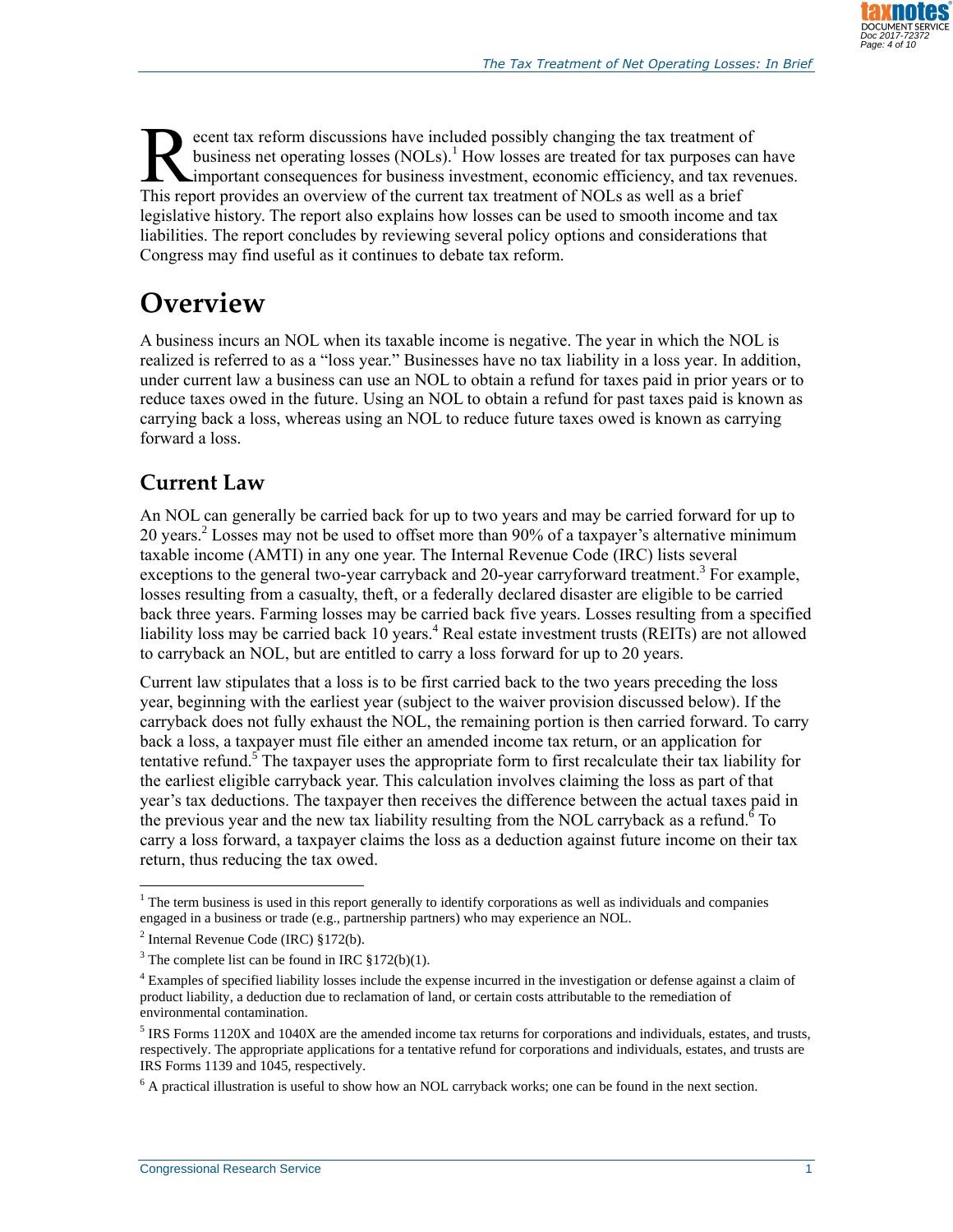

A taxpayer may irrevocably waive the carryback period. Any losses are then carried forward in a manner similar to the one described above. A taxpayer expecting to be in a considerably higher future tax bracket may find it beneficial to waive the carryback. In general, however, a taxpayer will prefer to carry back an NOL rather than carry it forward. A carryback allows for an immediate benefit whereas a carryforward reduces future taxes. Valuing a future tax reduction requires discounting the tax savings to determine its "present," or economic, value. The need to discount a future tax reduction results in the economic value of a loss that is carried back exceeding the economic value of that same loss being carried forward.<sup>7</sup> A carryback, additionally, provides a certain tax refund whereas a carryforward reduces a tax liability at some potentially uncertain time in the future.

## **Brief Legislative History**

The ability to use losses to offset income earned in other years can be traced back to the Revenue Act of 1918, which first allowed for a one-year carryback and one-year carryforward. The carryback and carryforward periods have varied since then, with the longest carryback period, outside of temporary changes or special exceptions previously mentioned, being three years and the longest carryforward period being the current policy of 20 years. The current general NOL regime was instituted in 1997 with the Taxpayer Relief Act of 1997 (P.L. 105-34). The act shortened the carryback period from three years to two and extended the carryforward period from 15 years to 20 years. $8$ 

Since 1997, changes to the carryback period have either involved temporary extensions or targeted provisions. For example, in response to the severe economic downturn associated with the financial crisis, the American Recovery and Reinvestment Act of 2009 [\(P.L. 111-5\)](http://www.congress.gov/cgi-lis/bdquery/R?d111:FLD002:@1(111+5)) provided business taxpayers with \$15 million or less in gross receipts an opportunity to extend the NOL carryback period for up to five years. Later that same year, the Worker, Homeownership, and Business Assistance Act of 2009 (P.L. 111-92) extended the provision to all business taxpayers except those who had received certain federal assistance relating to the financial crisis.<sup>9</sup> The NOL carryback period was also temporarily extended to five years for losses incurred in 2001 and 2002 as part of the Job Creation and Worker Assistance Act of 2002 [\(P.L. 107-147\)](http://www.congress.gov/cgi-lis/bdquery/R?d107:FLD002:@1(107+147)). The extension was intended to assist businesses through the 2001 recession.<sup>10</sup>

In response to the destruction caused by Hurricanes Katrina, Rita, and Wilma, the Gulf Opportunity Zone Act of 2005 (P.L. 109-135) extended the carryback period from two to five years for qualified losses occurring in the Gulf Opportunity Zone (or GO Zone) and suspended the 90% AMT offset limitation. In addition, the act expanded the list of acceptable deductions used for determining NOLs in the GO Zone, effectively increasing the amount of losses a taxpayer could recover.

 $\overline{a}$  $^7$  The present value of future cash flows reflects the time value of money (i.e., why a dollar received today is more valuable than a dollar received in the future). **[Table 1](#page-5-0)** explains the concept of present values. Also contained in **[Table 1](#page-5-0)** is an example computing the present value of an NOL carryback and an NOL carryforward.

<sup>8</sup> U.S. Congress, Senate Committee on the Budget, *Tax Expenditures: Compendium of Background Material on Individual Provisions*, committee print, prepared by Congressional Research Service, 114<sup>th</sup> Cong., 2<sup>nd</sup> sess., December 2016, S. Prt. 114-31 (Washington: GPO, 2016), p. 312.

<sup>&</sup>lt;sup>9</sup> A taxpayer could use the extended carryback period for an NOL incurred in 2008 or 2009, but not both. The amount of loss that could be carried back to the fifth year was limited to 50% of the taxpayer's taxable income in the fifth carryback year. This limitation, however, did not apply to businesses with \$5 million or less in gross receipts that made a five-year carryback election after enactment of the bill.

<sup>&</sup>lt;sup>10</sup> The act also allowed NOL carrybacks and carryovers to offset up to 100% of a business's AMTI.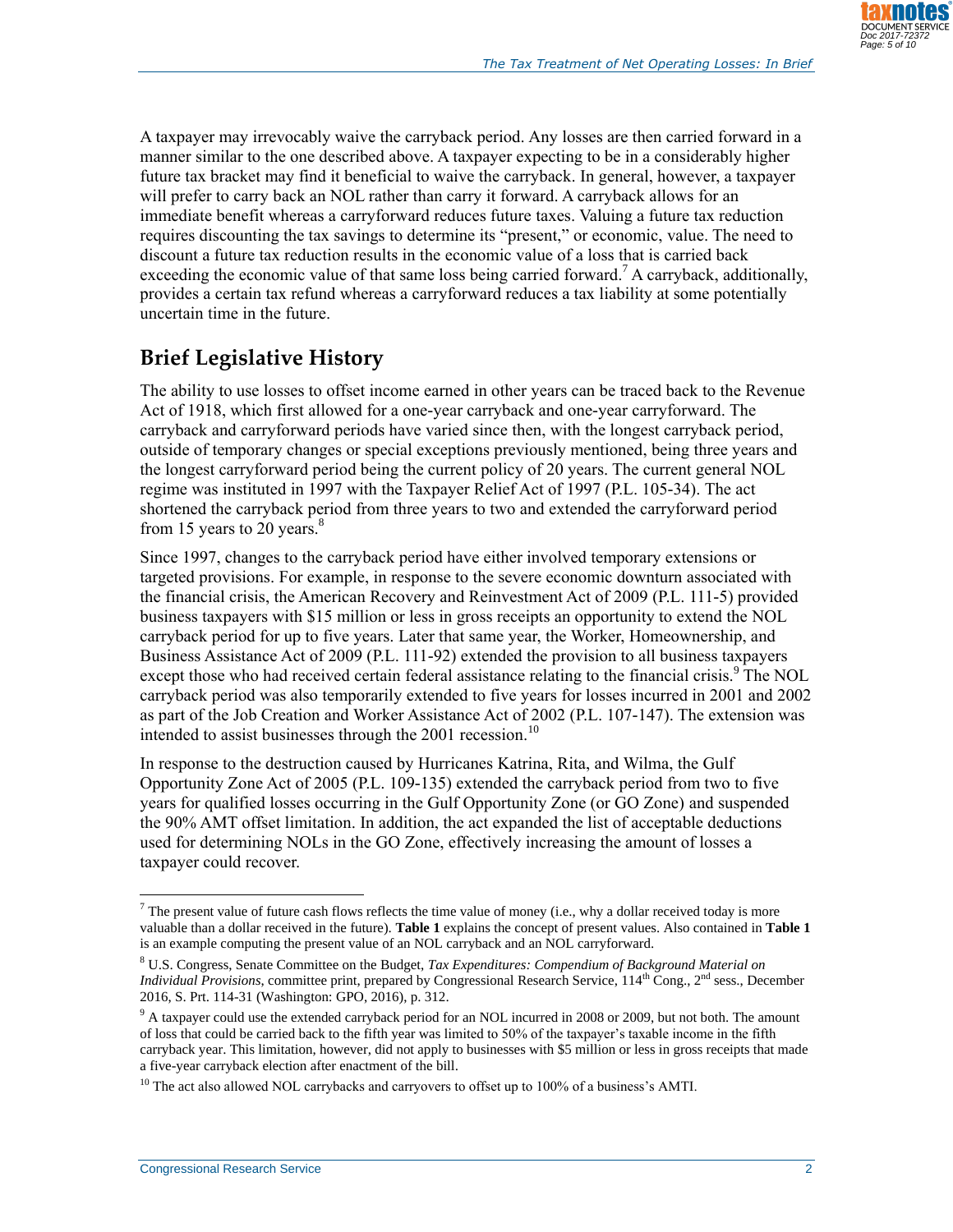

In the 105<sup>th</sup> Congress, the Tax and Trade Relief Act of 1998 [\(P.L. 105-277\)](http://www.congress.gov/cgi-lis/bdquery/R?d105:FLD002:@1(105+277)) included a provision targeted toward farmers. Specifically, the act permanently extended the NOL carryback period for losses relating to farming to five years.

## **An Example**

An example may help illustrate the basic calculations involved in carrying back an NOL and demonstrate how carrybacks allow for income smoothing. **[Table 1](#page-5-0)** provides information about two hypothetical firms. The total business income, costs and deductions, and taxable income of both firms are exactly the same over a two-year period. The firms differ, however, in the timing of their annual income and costs. It is assumed for this example that both firms face a 35% tax rate.

Firm A's taxable income in each year is \$25 million. Therefore, each year Firm A pays \$8.75 million (\$25 million  $\times$  35%) in corporate income taxes, for a total two-year tax liability of \$17.5 million. Firm A has no NOL in either year so its tax liability with and without NOL carrybacks is the same.

Firm B has taxable income equal to \$75 million in year one, but incurs an NOL equal to \$25 million in year two. Firm B must pay \$26.25 million (\$75 million  $\times$  35%) in taxes in year one. If Firm B is not permitted to carryback its year-two NOL, its total two-year tax liability will equal taxes paid in year one—\$26.25 million. If, however, Firm B is allowed to carry back its year-two NOL, it will be able to receive a partial refund for taxes paid in year one and reduce its total tax bill.

<span id="page-5-0"></span>

|                               |        |                 | Firm B |         |           |         |  |  |  |  |
|-------------------------------|--------|-----------------|--------|---------|-----------|---------|--|--|--|--|
|                               | Yr I   | Yr <sub>2</sub> | Total  | Yr I    | Yr 2      | Total   |  |  |  |  |
| 1. Business Income            | \$150  | \$150           | \$300  | \$150   | \$150     | \$300   |  |  |  |  |
| 2. Costs and Deductions       | \$125  | \$125           | \$250  | \$75    | \$175     | \$250   |  |  |  |  |
| 3. Taxable Income (1 minus 2) | \$25   | \$25            | \$50   | \$75    | $($ \$25) | \$50    |  |  |  |  |
| 4. Tax without NOL carryback  | \$8.75 | \$8.75          | \$17.5 | \$26.25 | -         | \$26.25 |  |  |  |  |
| 5. Tax with NOL carryback     | \$8.75 | \$8.75          | \$17.5 | \$26.25 | (8.75)    | \$17.5  |  |  |  |  |

#### **Table 1. Net Operating Loss Example**

(in millions of dollars)

#### **Source:** CRS calculations.

To carry back its year-two loss, Firm B will recalculate its year-one tax liability by subtracting its \$25 million loss from its \$75 million year-one taxable income and applying the 35% corporate income tax rate. The recalculated year-one tax liability is found to be \$17.5 million (\$50 million  $\times$ 35%). Firm B is then entitled to receive as a refund in year two, the difference between taxes actually paid in year one and the new recalculated tax liability. The refund paid to the firm in year two as a result of its NOL is thus \$8.75 million (\$26.25 million - \$17.5 million). And its total tax liability is \$17.5 million, or exactly the same as Firm A, which is in-line with both firms having the same total two-year taxable income. Additionally, allowing Firm B the opportunity to carry back its loss allowed it to smooth its income.

It was briefly mentioned previously that carrybacks are generally more valuable than carryforwards due to the need to discount future refunds and because of uncertainty over when the taxpayer would have taxable income to offset in the future. This difference in values can be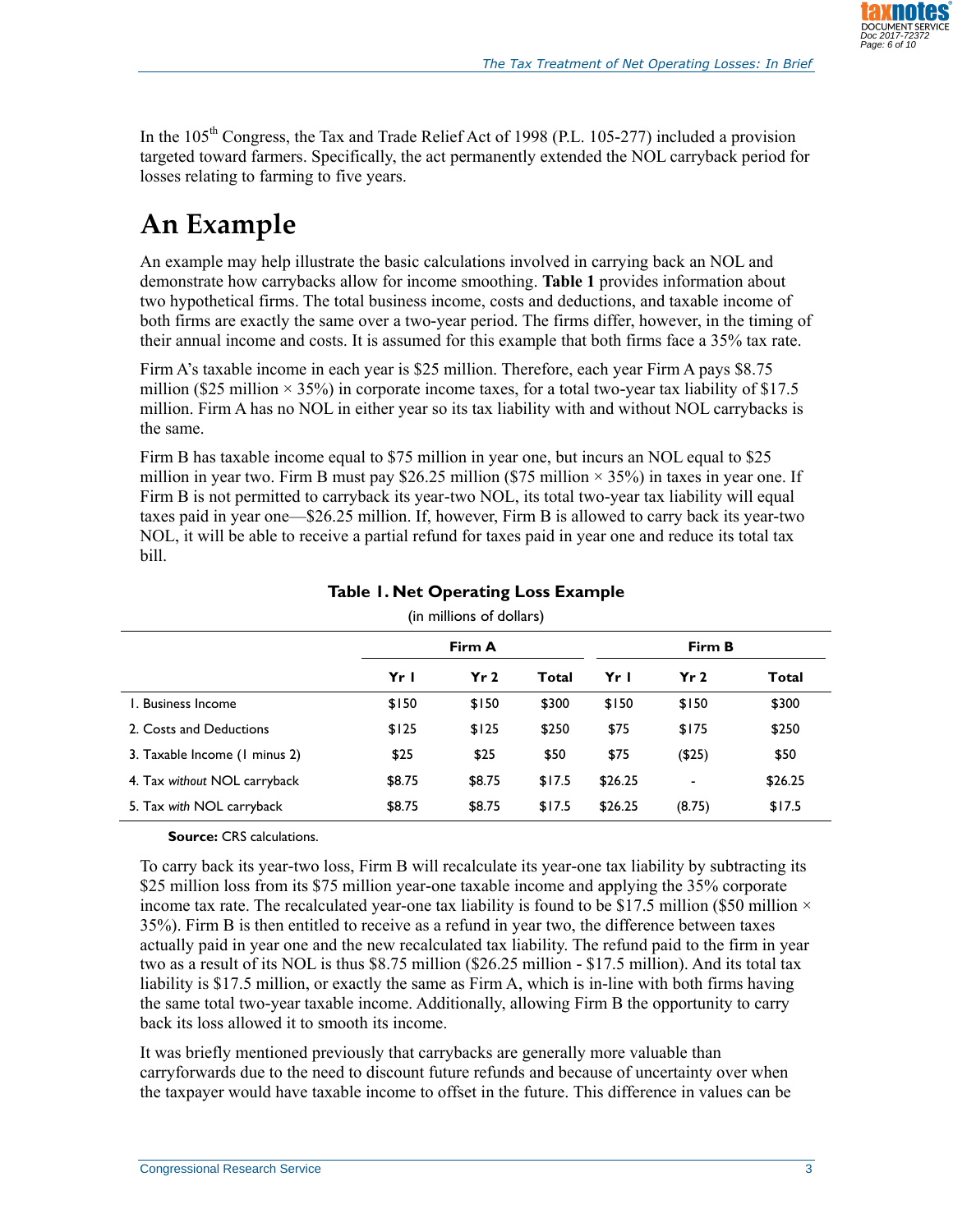

demonstrated by extending the previous example by one year and comparing the value of Firm B's \$25 million loss if it were carried forward versus if it were carried back. If Firm B were to carry its loss forward it would use it to reduce its year-three taxes by \$8.75 million (\$25 million  $\times$ 35%) instead of receiving a refund of \$8.75 million if it carried the loss back to year one. Thus, the nominal value of the *refund* for paid taxes by carrying back the loss is identical to the *reduction* in future taxes by carrying it forward, \$8.75 million. However, because Firm B must wait one year to take advantage of the NOL, its true economic value is actually less than \$8.75 million

The economic value of an \$8.75 million reduction in taxes one year in the future is determined by its "present value." The formula for calculating the present value (PV) of an amount equal to \$X that is to be received N years in the future is

$$
PV = \frac{\$X}{\left(1+r\right)^N}
$$

where  $r$  is the return on investment that could be earned (e.g., an interest rate). In the current example N is equal to one. If we assume for this example that the rate of return is 5%, then the PV of an \$8.75 million reduction in taxes that is to be realized in one year due to a carryforward is

$$
PV = \frac{$8.75 \text{ million}}{(1.05)^1} = $8.33 \text{ million}
$$

In contrast, the present value of an \$8.75 million refund in taxes from carrying the loss back is simply \$8.75 million because it is received immediately and therefore does not need to be discounted. Hence, Firm B would prefer to carry its loss back instead of forward because it has greater value to the company. It may be the case, however, that a loss must be carried forward because a firm has had little or no income in recent years that a loss can be used to offset. This is most likely to happen with start-ups and firms that are financially struggling. In some cases, these firms may never be able to carry their losses forward if they eventually go out of business.

## **Policy Options and Considerations**

The following options and considerations could be helpful to policymakers interested in changing the treatment of NOLs.

## **Extend the Carryback Period**

The intent of allowing loss to be carried back and carried forward is to give taxpayers the ability to smooth out changes in business income, and therefore taxes, over the business cycle.  $<sup>11</sup>$ </sup> Extending the carryback period would enhance the ability to smooth income by allowing losses to be offset against a longer period of past profits rather than having them carried forward. The extension would, however, increase revenue losses to the federal government.

Economic theory suggests that, under certain conditions, extending the carryback period indefinitely would minimize the distorting effects taxation has on investment decisions and, in

 $\overline{a}$ <sup>11</sup> U.S. Congress, Joint Committee on Taxation, *General Explanations of Tax Legislation Enacted in the 107th Congress,* committee print,  $107<sup>th</sup>$  Cong.,  $2<sup>nd</sup>$  sess. (Washington: GPO, 2003), p. 220.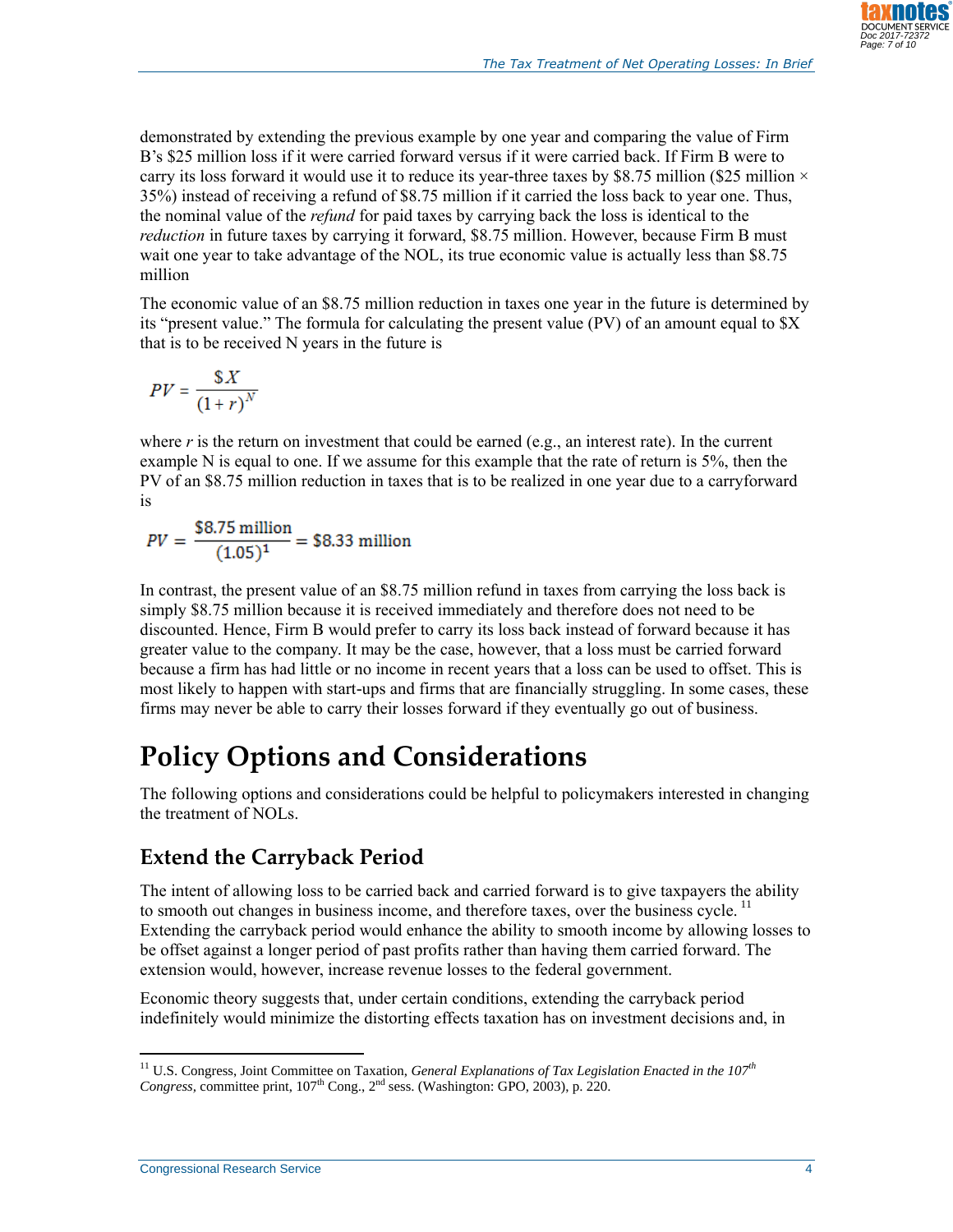

turn, increase economic efficiency.<sup>12</sup> With loss carrybacks, the government effectively enters into a partnership with businesses making risky investments, sharing both the return to investment (tax revenue gain) and the risk of investment (tax revenue loss). Extending the carryback period indefinitely would reduce the tax burden on these investments and reduce the private risk associated with investing, presumably resulting in greater investment. The reduction in private risk would be shifted to the government. Gains in economic efficiency would be possible if the government is able to spread that risk better than private markets.

There may be practical limitations that prevent the indefinite carryback of NOLs. For example, allowing indefinite carrybacks would result in a large negative revenue effect, particularly during an economic downturn.<sup>13</sup> Some have noted that encouraging investors to undertake risky investments is generally highly desirable, except in periods of acute economic boom.<sup>14</sup> It could be argued that in an extremely expansionary period investors are already making sufficiently risky investments and that adding further incentives to take on more risk could be unnecessary and economically inefficient.

Although an indefinite carryback period may be practically infeasible, extending the NOL carryback period could increase the ability for businesses to smooth their incomes more effectively and promote investment-related risk reduction over the business cycle. Since World War II the duration of the average business cycle has been approximately six years. Extending the NOL carryback period to at least the length of the typical business cycle would, arguably, allow for more income smoothing and risk reduction.

#### **Pay Interest on Losses Carried Forward**

The value of carrying losses forward could be enhanced if losses were permitted to accrue interest. Currently, if a business is unable to fully utilize its losses by offsetting income earned in the past two years, it may carry them forward for up to 20 years. As previously shown, losses carried forward are generally not as valuable as those carried back. To compensate for loss in value, the government could allow losses to earn interest until they are claimed in the future. For practical purposes the government could consider allowing losses to accrue interest at an approximate market rate.

While paying interest on losses carried forward would help create parity between the value of loss carrybacks and carryforward and thus benefit some business taxpayers, there could be situations where this modification would have no impact. For example, for a firm to benefit from carrying a loss forward it must have a tax liability at some point in the future. New businesses and those experiencing financial problems may have no income to benefit from carrying back a loss, and also a low probability of generating income in the future for some time. In extreme cases, these firms may not benefit from carrying losses forward, with or without interest, if they go out of business.

House Speaker Paul Ryan's "A Better Way" blueprint proposes eliminating the loss carryback period and allowing losses to be carried forward indefinitely while accruing interest.<sup>15</sup> The

 $\overline{a}$ <sup>12</sup> Evsey D. Domar and Richard A. Musgrave, "Proportional Income Taxation and Risk-Taking," *The Quarterly Journal of Economics,* vol. 58, May 1944, p. 388.

<sup>&</sup>lt;sup>13</sup> Andrew Weiss, "A Tax Reform to Alleviate Recessions and Reduce Biases in the Tax Code," Boston University Working Paper, January 1999.

<sup>&</sup>lt;sup>14</sup> Domar and Musgrave, "Proportional Income Taxation and Risk-Taking," p. 391.

<sup>&</sup>lt;sup>15</sup>A Better Way: Our Vision for a Confident America, June 16, 2016, available at http://abetterway.speaker.gov/\_assets/ pdf/ABetterWay-Economy-PolicyPaper.pdf.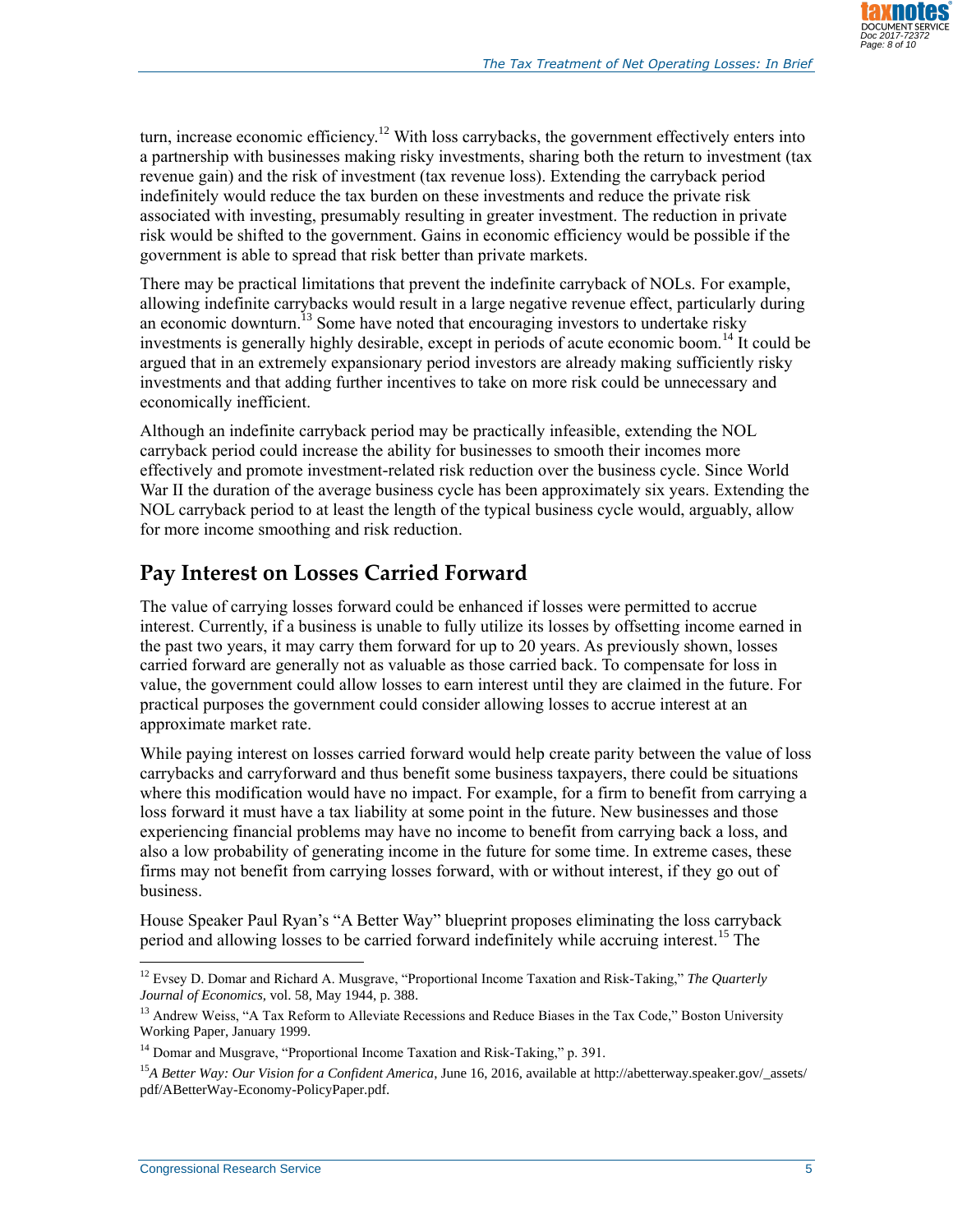

proposal is part of a more general tax reform framework that includes, among other things, the introduction of a destination-based cash flow tax (DBCFT) with a border adjustment. The restriction on loss carrybacks may have been due to concern that large exporting companies would generate significant tax losses as a result of the adjustment. Not allowing any loss carryback would negatively impact the ability of some firms that have been profitable in the past to smooth their income or address cash-flow problems. The restriction on loss carrybacks could also increase effective tax rates for affected businesses. At the same time, as with the analysis just presented, paying interest on carryforwards would help some business taxpayers.

## **Tax Refund for Losses**

As an alternative to a carryback and carryforward regime, Congress could allow taxpayers to receive a tax refund in the year losses were incurred. That is, instead of requiring taxpayers to use losses to refund past taxes or reduce future taxes, losses could be recouped in the current year via a refund equal to the tax value of the loss in the year it was incurred. For example, at a tax rate of 20% a taxpayer incurring a loss of \$10,000 would receive a refund check from the government equal to \$2,000 (\$10,000  $\times$  20%). Since losses are typically viewed as a type of expense, and most expenses are deductible in the year they are incurred, tax refunds for losses can be argued to align the treatment of losses with how other expenses are treated. Additionally, it has been argued that allowing tax refunds for losses is simply the opposite of taxing profits when they are realized. 16

Allowing losses to be refunded presents tradeoffs. On the one hand, startups, which frequently incur losses in their first several years of operations, and otherwise financially struggling firms would benefit more from loss refunds than from the current carryback/carryforward system. This is because it would provide them with an immediate benefit rather than having to wait until some uncertain point in the future to deduct their losses. On the other hand, refunding losses would likely result in large revenue losses.

Moving to a refund system would require determining the rate at which to value tax losses. Because businesses in a loss position do not have a tax liability there is currently not an obvious tax rate at which losses would be refundable. One option would be to apply the current income tax rate schedule in reverse. For most corporations this means losses would be refunded at a flat 35%. For pass-throughs (sole proprietorships, partnerships, and S corporations) the refund structure could be varied since pass-through income is taxed at the individual marginal tax rates of each owner, partner, or shareholder, which increase with a taxpayer's income. Alternatively, the refund rate could be set at a flat rate for all taxpayers.

Refunding losses could, however, lead to tax sheltering behavior. Establishing a business (on paper) is relatively easy. Without the proper anti-abuse provisions in place, there may be attempts to generate paper losses solely for the purposes of offsetting income earned elsewhere. Policymakers could implement rules similar to passive activity loss limits that were established as part of the Tax Reform Act of 1986 [\(P.L. 99-514\)](http://www.congress.gov/cgi-lis/bdquery/R?d099:FLD002:@1(99+514)) to help curtail tax sheltering that was occurring prior to the act.

 $\overline{a}$ 

<sup>&</sup>lt;sup>16</sup> For an in-depth review of the refund option, see Roberta Romano and Mark Campisano, "Recouping Losses: The Case for Full Loss Offsets," *Northwestern University Law Review*, vol. 76, no. 5 (December 1981).